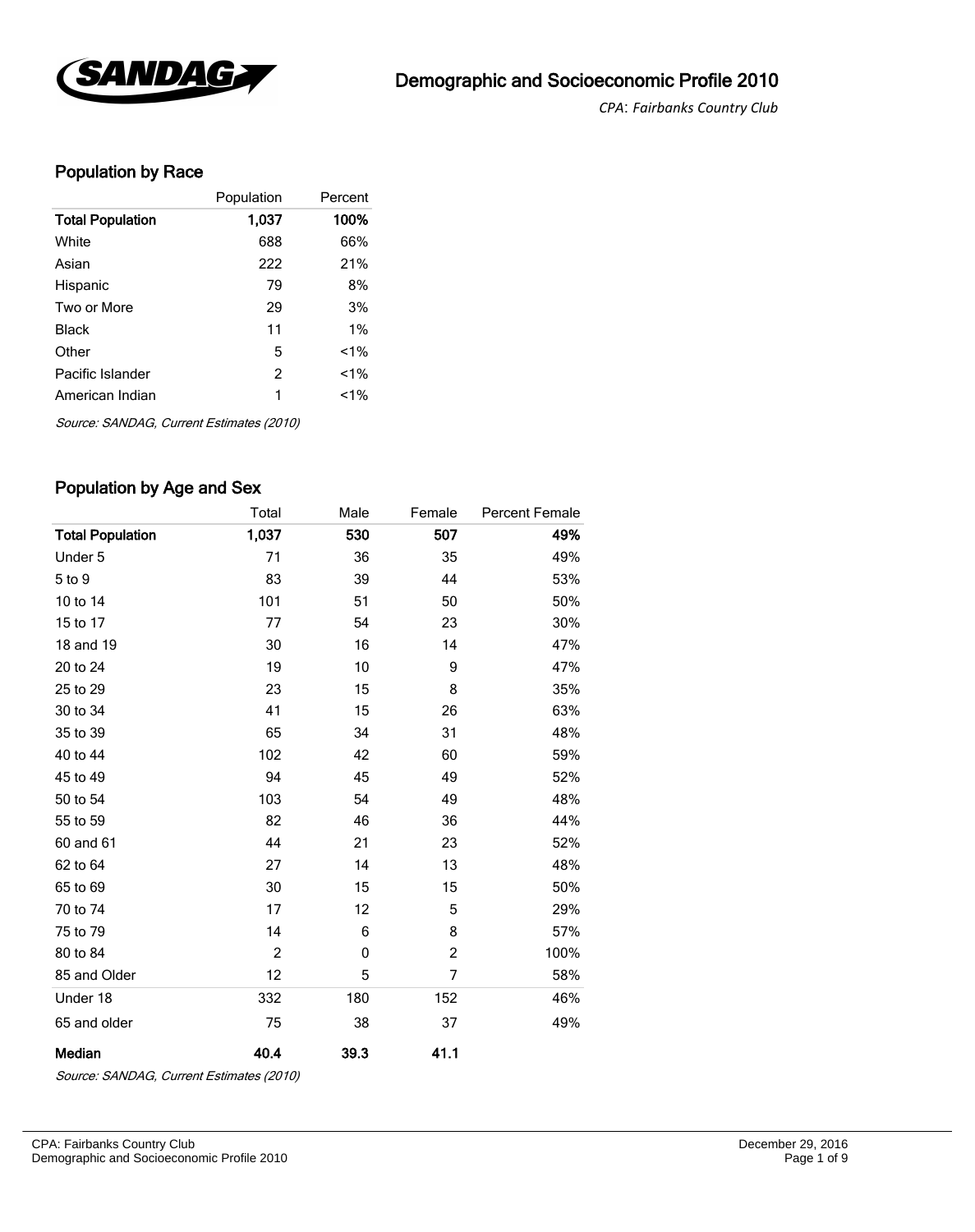#### Population by Marital Status

#### Pop. by Household / Group Quarters Status

|                                  | Number | Percent |                                          | Number | Percent |
|----------------------------------|--------|---------|------------------------------------------|--------|---------|
| Total population age 15 and over | 782    | 100%    | Total population                         | 1.037  | 100%    |
| Never Married                    | 134    | 17%     | Household                                | 1.037  | 100%    |
| Married, excluding separated     | 580    | 74%     | Group Quarters - Other                   | 0      | 0%      |
| Separated                        | 17     | 2%      | <b>Group Quarters - Military</b>         | 0      | 0%      |
| Widowed                          | 16     | 2%      | Group Quarters - College                 | 0      | 0%      |
| <b>Divorced</b>                  | 35     | 4%      | Source: SANDAG, Current Estimates (2010) |        |         |

Source: SANDAG, constructed from U.S. Census

Bureau's American Community Survey 2010 5-year file, Table B12001

#### Population by Age and Race

|                   |       |            |                |                         | American |                         | Pacific                 |       | Two or         |
|-------------------|-------|------------|----------------|-------------------------|----------|-------------------------|-------------------------|-------|----------------|
|                   | Total | Hispanic   | White          | <b>Black</b>            | Indian   | Asian                   | Islander                | Other | More           |
| <b>Total Pop.</b> | 1,037 | 79         | 688            | 11                      | 1        | 222                     | $\overline{\mathbf{2}}$ | 5     | 29             |
| Under 5           | 71    | 7          | 35             | $\overline{\mathbf{c}}$ | 0        | 22                      | 0                       | 0     | 5              |
| 5 to 9            | 83    | 3          | 56             | 0                       | 0        | 18                      | 0                       | 0     | 6              |
| 10 to 14          | 101   | 18         | 57             | 1                       | 0        | 23                      | 0                       | 0     | $\overline{c}$ |
| 15 to 17          | 77    | 4          | 37             | 0                       | 0        | 32                      | 0                       | 1     | 3              |
| 18 and 19         | 30    | 1          | 22             | 0                       | 0        | 6                       | 0                       | 0     |                |
| 20 to 24          | 19    | 2          | 12             | 0                       | 0        | $\overline{c}$          | 0                       | 0     | 3              |
| 25 to 29          | 23    | 9          | 12             | 0                       | 0        | $\overline{\mathbf{c}}$ | 0                       | 0     | 0              |
| 30 to 34          | 41    | 5          | 20             | 1                       | 0        | 10                      |                         |       | 3              |
| 35 to 39          | 65    | 4          | 37             | 0                       | 0        | 24                      | 0                       | 0     | 0              |
| 40 to 44          | 102   | 6          | 70             | 4                       | 0        | 18                      | 0                       | 1     | 3              |
| 45 to 49          | 94    | 5          | 65             | 2                       | 0        | 19                      |                         | 0     | $\overline{c}$ |
| 50 to 54          | 103   | 10         | 80             | 0                       | 0        | 12                      | 0                       | 0     |                |
| 55 to 59          | 82    | $\sqrt{3}$ | 68             | 1                       | 0        | 10                      | 0                       | 0     | 0              |
| 60 and 61         | 44    | 1          | 36             | 0                       | 0        | 7                       | 0                       | 0     | 0              |
| 62 to 64          | 27    |            | 21             | 0                       | 1        | 4                       | 0                       | 0     | 0              |
| 65 to 69          | 30    | 0          | 24             | 0                       | 0        | 4                       | 0                       | 2     | 0              |
| 70 to 74          | 17    | 0          | 15             | 0                       | 0        | 2                       | 0                       | 0     | 0              |
| 75 to 79          | 14    | 0          | 9              | 0                       | 0        | 5                       | 0                       | 0     | 0              |
| 80 to 84          | 2     | 0          | $\overline{c}$ | 0                       | 0        | 0                       | 0                       | 0     | 0              |
| 85 and Older      | 12    | 0          | 10             | 0                       | 0        | 2                       | 0                       | 0     | 0              |
| Under 18          | 332   | 32         | 185            | 3                       | 0        | 95                      | 0                       | 1     | 16             |
| 65 and older      | 75    | 0          | 60             | 0                       | 0        | 13                      | 0                       | 2     | $\mathbf 0$    |
| Median            |       | 27.5       | 44.0           | 41.9                    | 63.5     | 33.0                    | 45.0                    | 42.5  | 16.5           |

Source: SANDAG, Current Estimates (2010)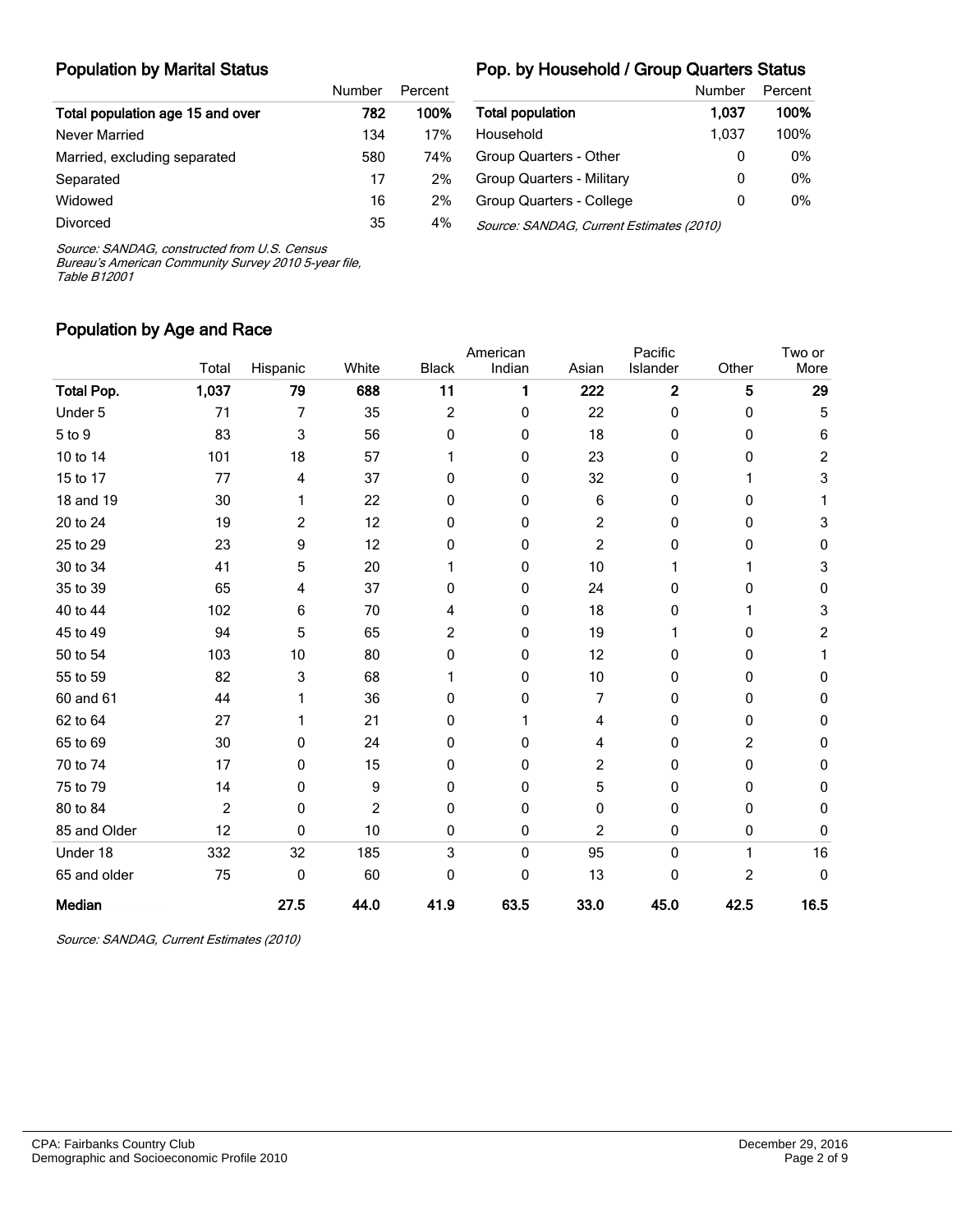#### Language Spoken at Home and Ability to Speak English

|                                          | Number | Percent |
|------------------------------------------|--------|---------|
| Total populatioin age 5 and over         | 966    | 100%    |
| Speak Only English                       | 740    | 77%     |
| Speak Spanish:                           | 46     | 5%      |
| Speak English "well" or "very well"      | 26     | 3%      |
| Speak English "not well" or "not at all" | 20     | 2%      |
| Speak Asian/Pacific Island language:     | 107    | 11%     |
| Speak English "well" or "very well"      | 92     | 10%     |
| Speak English "not well" or "not at all" | 15     | 2%      |
| Speak other language:                    | 73     | 6%      |
| Speak English "well" or "very well"      | 62     | 6%      |
| Speak English "not well" or "not at all" | 11     | 1%      |

Educational Attainment

|                                      | Number | Percent |
|--------------------------------------|--------|---------|
| Total population age 25 and older    | 656    | 100%    |
| Less than 9th grade                  | 6      | 1%      |
| 9th through 12th grade, no diploma   | 7      | 1%      |
| High school grad (incl. equivalency) | 27     | 4%      |
| Some college, no degree              | 88     | 13%     |
| Associate degree                     | 28     | 4%      |
| Bachelor's degree                    | 234    | 36%     |
| Master's degree                      | 102    | 16%     |
| Professional school degree           | 100    | 15%     |
| Doctorate degree                     | 64     | 10%     |

Source: SANDAG, constructed from U.S. Census Bureau's American Community Survey 2010 5-year file, Table B16004

Source: SANDAG, constructed from U.S. Census Bureau's American Community Survey 2010 5-year file, Table B15002

| <b>School Enrollment</b>         | Total  |         |               | <b>Public School</b> | <b>Private School</b> |         |
|----------------------------------|--------|---------|---------------|----------------------|-----------------------|---------|
|                                  | Number | Percent | <b>Number</b> | Percent              | Number                | Percent |
| Total population age 3 and older | 994    | 100%    |               |                      |                       |         |
| Enrolled in school               | 306    | 31%     | 234           | 24%                  | 72                    | 7%      |
| Nursery / Preschool              | 18     | 6%      |               | $1\%$                | 17                    | 24%     |
| Kindergarten to grade 4          | 79     | 26%     | 68            | 29%                  | 11                    | 15%     |
| Grade 5 to grade 8               | 86     | 28%     | 73            | 31%                  | 13                    | 18%     |
| Grade 9 to grade 12              | 93     | 30%     | 75            | 32%                  | 18                    | 25%     |
| College, undergraduate           | 24     | 8%      | 15            | 6%                   | 9                     | 13%     |
| Graduate or Professional school  | 6      | 2%      | 2             | 1%                   | 4                     | 6%      |
| Not enrolled in school           | 688    | 69%     |               |                      |                       |         |

Source: SANDAG, constructed from U.S. Census Bureau's American Community Survey 2010 5-year file, Table B14002

#### Households by Type and Presence of Children Under 18

|                                | Total  |         | With Persons Under 18 |         | <b>Without Persons Under 18</b> |         |
|--------------------------------|--------|---------|-----------------------|---------|---------------------------------|---------|
|                                | Number | Percent | Number                | Percent | Number                          | Percent |
| <b>Total households</b>        | 337    | 100%    | 186                   | 100%    | 151                             | 100%    |
| Family Households:             | 299    | 89%     | 186                   | 100%    | 113                             | 75%     |
| Married couple family          | 277    | 82%     | 169                   | 91%     | 108                             | 72%     |
| Other family:                  | 22     | 7%      | 17                    | 9%      | 5                               | 3%      |
| Male householder, no wife      |        | 2%      | 7                     | 4%      | 0                               | 0%      |
| Female householder, no husband | 15     | 4%      | 10                    | 5%      | 5                               | 3%      |
| Nonfamily households:          | 38     | 11%     | 0                     | $0\%$   | 38                              | 25%     |
| Householder living alone       | 32     | 9%      | ----                  |         |                                 |         |
| Other nonfamily households     | 6      | 2%      |                       |         |                                 |         |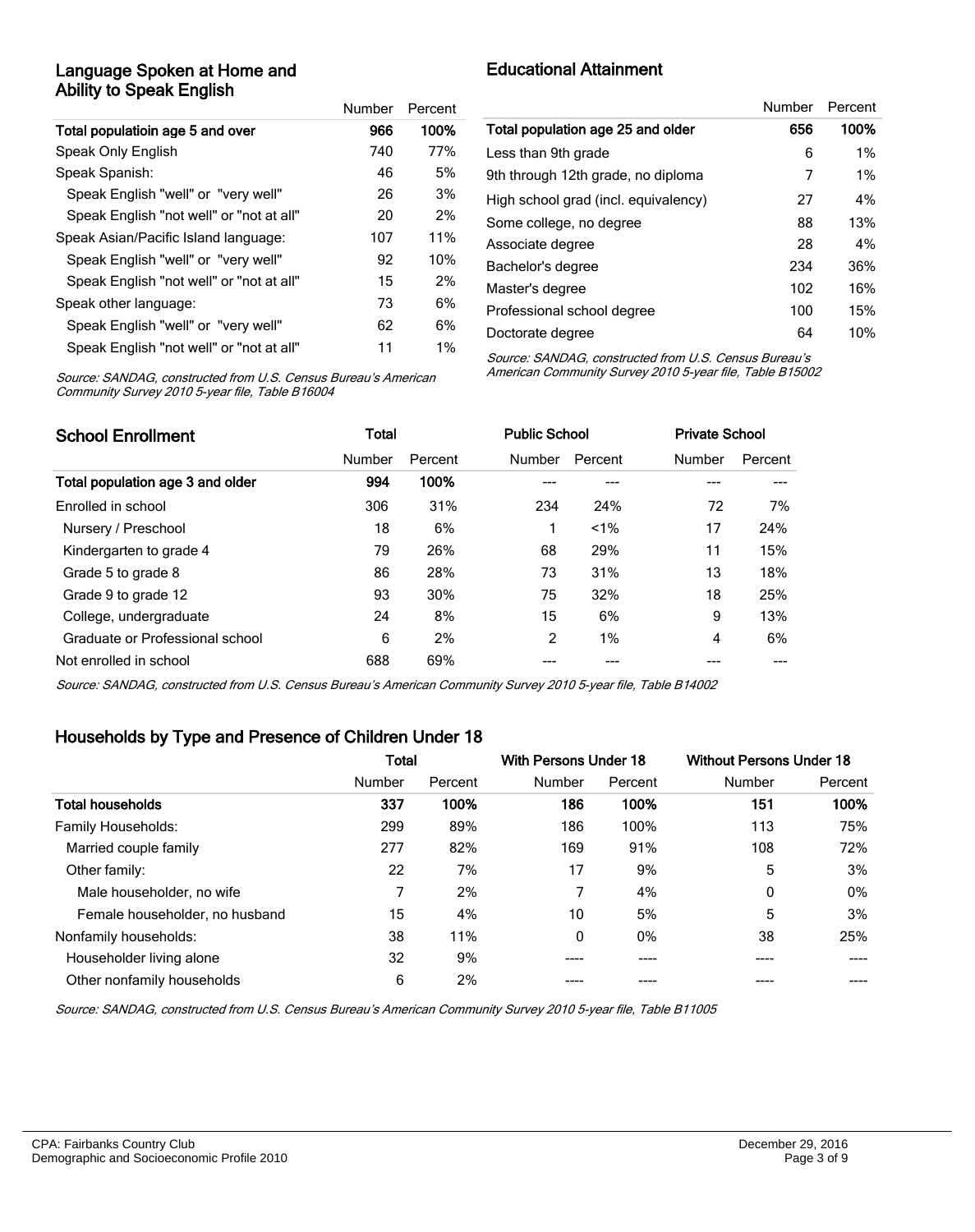## Housing Units by Type

|                          | Number | Percent | Occupied | Unoccupied | Vacancy<br>Rate | Persons per<br>Household |
|--------------------------|--------|---------|----------|------------|-----------------|--------------------------|
| Total Housing Units      | 344    | 100%    | 337      |            | 2%              | 3.08                     |
| Single family (detached) | 344    | 100%    | 337      |            | 2%              | 3.08                     |
| Single family (attached) | 0      | 0%      | 0        | 0          | 0%              | 0.00                     |
| 2 to 4 units             | 0      | 0%      | 0        | 0          | 0%              | 0.00                     |
| 5 to 9 units             | 0      | 0%      | 0        | 0          | 0%              | 0.00                     |
| 10 or more units         | 0      | 0%      | 0        | 0          | 0%              | 0.00                     |
| Mobile home and Other    | 0      | 0%      | 0        | 0          | 0%              | 0.00                     |

Source: SANDAG, constructed from U.S. Census Bureau's American Community Survey 2010 5-year file, Table B25024

| <b>Housing Value</b>              |               |         | <b>Year Structure Built</b>                                                                                       |        |         |  |  |
|-----------------------------------|---------------|---------|-------------------------------------------------------------------------------------------------------------------|--------|---------|--|--|
|                                   | <b>Number</b> | Percent |                                                                                                                   | Number | Percent |  |  |
| <b>Total Owner-Occupied Units</b> | 297           | 100%    | <b>Total Housing units</b>                                                                                        | 344    | 100%    |  |  |
| Less than \$150,000               | 4             | 1%      | 2005 or Later                                                                                                     | 73     | 21%     |  |  |
| \$150,000 to \$199,999            | 4             | 1%      | 2000 to 2004                                                                                                      | 81     | 24%     |  |  |
| \$200,000 to \$249.999            |               | $1\%$   | 1990 to 1999                                                                                                      | 77     | 22%     |  |  |
| \$250,000 to \$299,999            |               | $1\%$   | 1980 to 1989                                                                                                      | 86     | 25%     |  |  |
| \$300,000 to \$399.999            |               | $1\%$   | 1970 to 1979                                                                                                      | 16     | 5%      |  |  |
| \$400,000 to \$499.999            | 4             | 1%      | 1960 to 1969                                                                                                      | 10     | 3%      |  |  |
| \$500,000 to \$749,999            | 40            | 13%     | 1950 to 1959                                                                                                      |        | $1\%$   |  |  |
| \$750,000 to \$999,999            | 50            | 17%     | 1940 to 1949                                                                                                      | 0      | $0\%$   |  |  |
| \$1,000,000 or more               | 192           | 65%     | 1939 or earlier                                                                                                   | 0      | $0\%$   |  |  |
| <b>Median Value</b>               | \$1,226,562   |         | Source: SANDAG, constructed from U.S. Census Bureau's<br>American Community Survey 2010 5-year file, Table B25034 |        |         |  |  |

Median Value \$1,226,562

Source: SANDAG, constructed from U.S. Census Bureau's

American Community Survey 2010 5-year file, Table B25075

#### Housing Units by Tenure and Occupants per Room

|                                        | Total  |         | <b>Renter Occupied</b> |         | <b>Owner Occupied</b> |         |
|----------------------------------------|--------|---------|------------------------|---------|-----------------------|---------|
|                                        | Number | Percent | Number                 | Percent | Number                | Percent |
| Total occupied housing units           | 337    | 100%    | 40                     | 100%    | 297                   | 100%    |
| 1.00 occupant housing per room or less | 337    | 100%    | 40                     | 100%    | 297                   | 100%    |
| 1.01 to 1.50 occupants per room        | 0      | 0%      | 0                      | 0%      | 0                     | $0\%$   |
| 1.51 to 2.00 occupants per room        | 0      | 0%      | 0                      | 0%      | 0                     | $0\%$   |
| 2.01 or more occupants per room        | 0      | 0%      | 0                      | 0%      | 0                     | $0\%$   |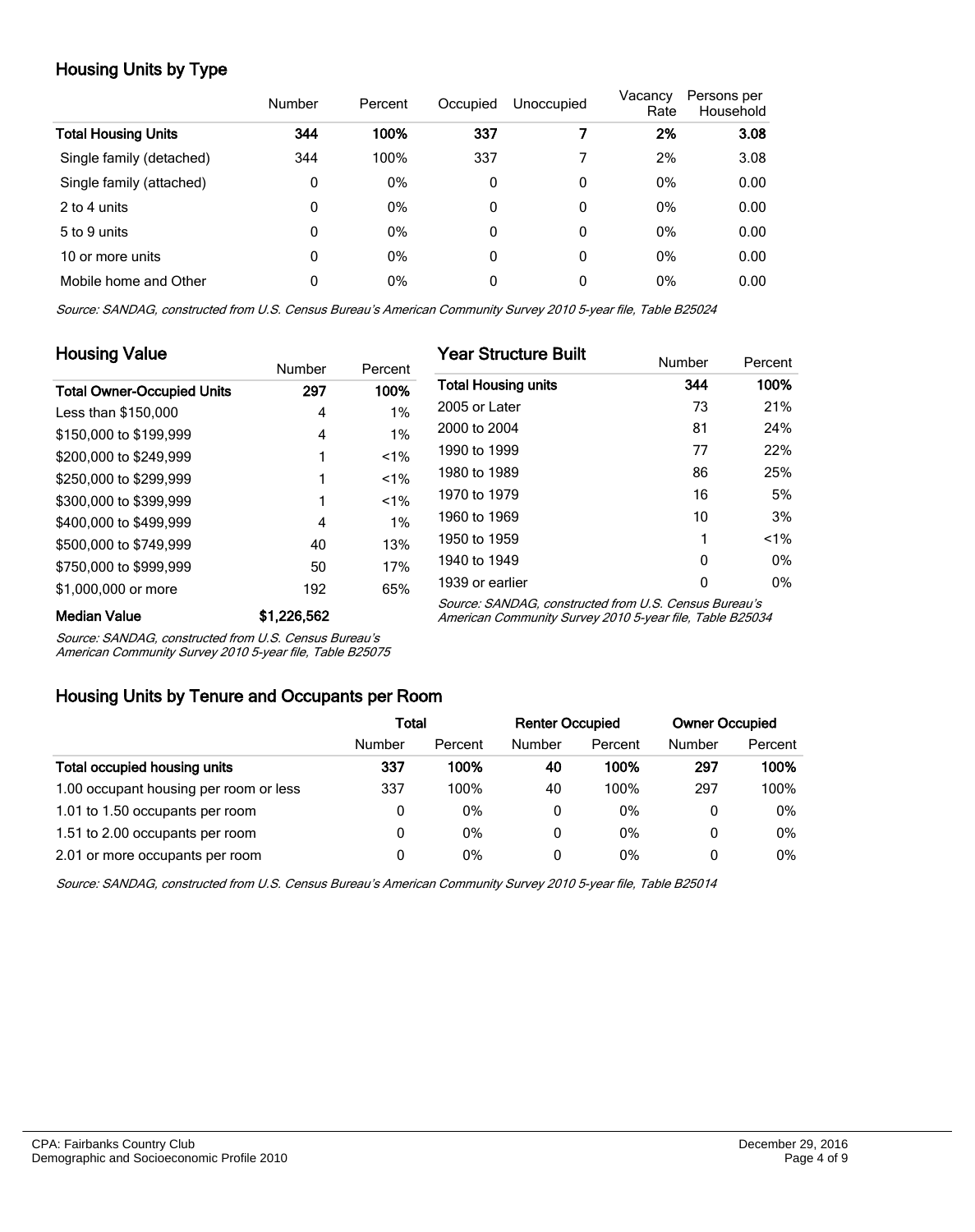#### Contract Rent

Renter Occupied Housing

| Units                | Number  | Percent |                          |
|----------------------|---------|---------|--------------------------|
| <b>Total Units</b>   | 40      | 100%    |                          |
| Less than \$500      | 0       | $0\%$   | L                        |
| \$500 to \$599       | 6       | 15%     | í                        |
| \$600 to \$699       | 2       | 5%      | $\overline{\phantom{a}}$ |
| \$700 to \$799       | 0       | $0\%$   | Ć                        |
| \$800 to \$899       | 2       | 5%      | ă                        |
| \$900 to \$999       | 7       | 18%     | $\overline{\phantom{a}}$ |
| \$1,000 to \$1,249   | 4       | 10%     | ξ                        |
| \$1,250 to \$1,499   | 1       | 3%      | ľ                        |
| \$1,500 to \$1,999   | 0       | $0\%$   |                          |
| \$2,000 or more      | 16      | 40%     | I                        |
| No cash rent         | 2       | 5%      |                          |
| Median contract rent | \$1,188 |         |                          |

## Gross Rent as a Percentage of Household Income

| <b>Renter Occupied Housing</b><br>Units               | Number | Percent |
|-------------------------------------------------------|--------|---------|
| <b>Total Units</b>                                    | 40     | 100%    |
| Less than 20 percent                                  | 12     | 30%     |
| 20.0 to 24.9 percent                                  | 0      | $0\%$   |
| 25.0 to 29.9 percent                                  | 0      | $0\%$   |
| 30.0 to 34.9 percent                                  | 2      | 5%      |
| 35.0 to 39.9 percent                                  | 5      | 13%     |
| 40.0 to 49.9 percent                                  | 8      | 20%     |
| 50.0 percent or more                                  | 11     | 28%     |
| Not computed                                          | 2      | 5%      |
| Source: SANDAG, constructed from LLS, Census Bureau's |        |         |

Source: SANDAG, constructed from U.S. Cens American Community Survey 2010 5-year file, Table B25070

Source: SANDAG, constructed from U.S. Census

Bureau's American Community Survey 2010 5-year file, Table B25056

#### Vehicle Availability

| Occupied Housing Units    | Number | Percent |
|---------------------------|--------|---------|
| <b>Total Availability</b> | 337    | 100%    |
| No vehicle                | 4      | 1%      |
| 1 vehicle                 | 47     | 14%     |
| 2 vehicles                | 189    | 56%     |
| 3 vehicles                | 75     | 22%     |
| 4 or more vehicles        | 22     | 7%      |

Source: SANDAG, constructed from U.S. Census Bureau's American Community Survey 2010 5-year file, Table B25044

#### Place of Work

| Workers age 16 and older           | Number Percent |      |
|------------------------------------|----------------|------|
| <b>Total Workers</b>               | 438            | 100% |
| Worked in state of residence       | 433            | 99%  |
| Worked in county of residence      | 411            | 94%  |
| Worked outside county of residence | 22             | 5%   |
| Worked outside state of residence  | 5              | 1%   |

Source: SANDAG, constructed from U.S. Census Bureau's American Community Survey 2010 5-year file, Table B08007

## Employment Status **Employment Status Male Employment Status Male Employment Status Male Employment Status** Total Percent Number Percent Number Percent Population age 16 and older 1988 100% 387 51% 371 49% In labor force 475 63% 302 64% 173 36% Armed forces 2 2 2 2 2 2 2 2 2 2 2 2 100% 0 0 0% Civilian (employed) 456 96% 287 63% 169 37% Civilian (unemployed) 17 4% 13 76% 4 24% Not in labor force **283** 37% 85 30% 198 70% Pct. of civilian labor force unemployed 3.6% 4.3% 4.3% 2.3%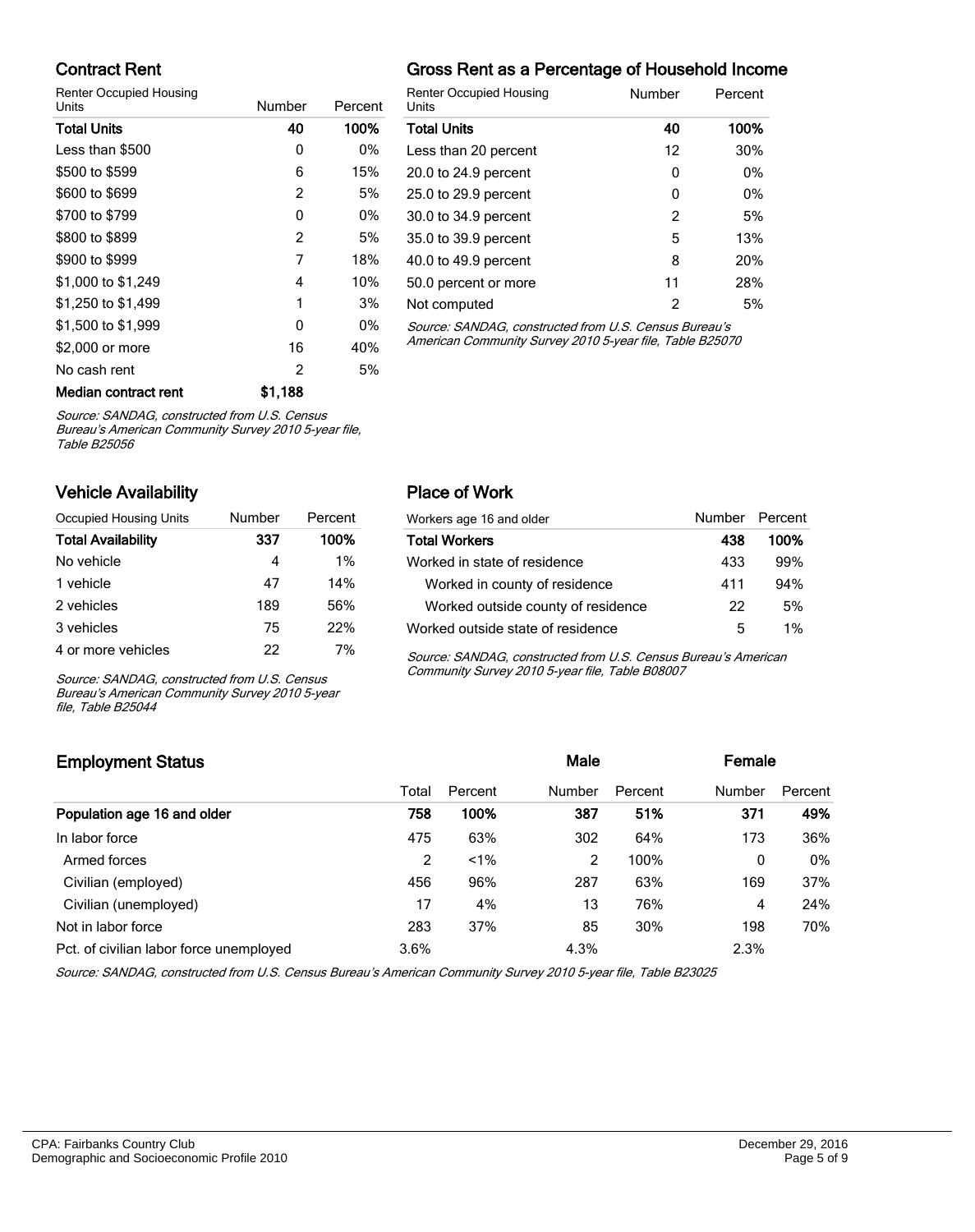#### Means of Transportation to Work

| Workers age 16 and older      | Number | Percent |
|-------------------------------|--------|---------|
| <b>Total Workers</b>          | 438    | 100%    |
| Car, truck or van:            | 373    | 85%     |
| Drove Alone                   | 352    | 80%     |
| Carpooled                     | 21     | 5%      |
| <b>Public Transportation:</b> | 2      | $1\%$   |
| Bus                           | 0      | 0%      |
| Trolley / Streetcar           | 0      | 0%      |
| Railroad                      | 2      | $< 1\%$ |
| Other public transportation   | 0      | 0%      |
| Motorcycle                    | 1      | $< 1\%$ |
| <b>Bicycle</b>                | 0      | 0%      |
| Walked                        | 2      | $< 1\%$ |
| Other means                   | 0      | 0%      |
| Worked at home                | 60     | 14%     |

# Travel Time to Work

| Workers age 16 and older          | Number | Percent |
|-----------------------------------|--------|---------|
| <b>Total Workers</b>              | 438    | 100%    |
| Did not work at home              | 378    | 86%     |
| I ess than 10 minutes             | 20     | 5%      |
| 10 to 19 minutes                  | 127    | 29%     |
| 20 to 29 minutes                  | 117    | 27%     |
| 30 to 44 minutes                  | 82     | 19%     |
| 45 to 59 minutes                  | 4      | $1\%$   |
| 60 to 89 minutes                  | 12     | 3%      |
| 90 minutes or more                | 16     | 4%      |
| Worked at home                    | 60     | 14%     |
| Average time to work<br>(minutes) | 30     |         |

Source: SANDAG, constructed from U.S. Census Bureau's American Community Survey 2010 5-year file, Table B08303

Source: SANDAG, constructed from U.S. Census Bureau's American Community Survey 2010 5-year file, Table B08301

Industry

|     | Percent |
|-----|---------|
| 438 | 100%    |
| 2   | $1\%$   |
| 3   | 1%      |
| 20  | 5%      |
| 40  | 9%      |
| 6   | $1\%$   |
| 21  | 5%      |
| 11  | 3%      |
| 17  | 4%      |
| 65  | 15%     |
| 8   | 2%      |
| 63  | 14%     |
| 30  | 7%      |
| 9   | 2%      |
| 143 | 33%     |
|     | Number  |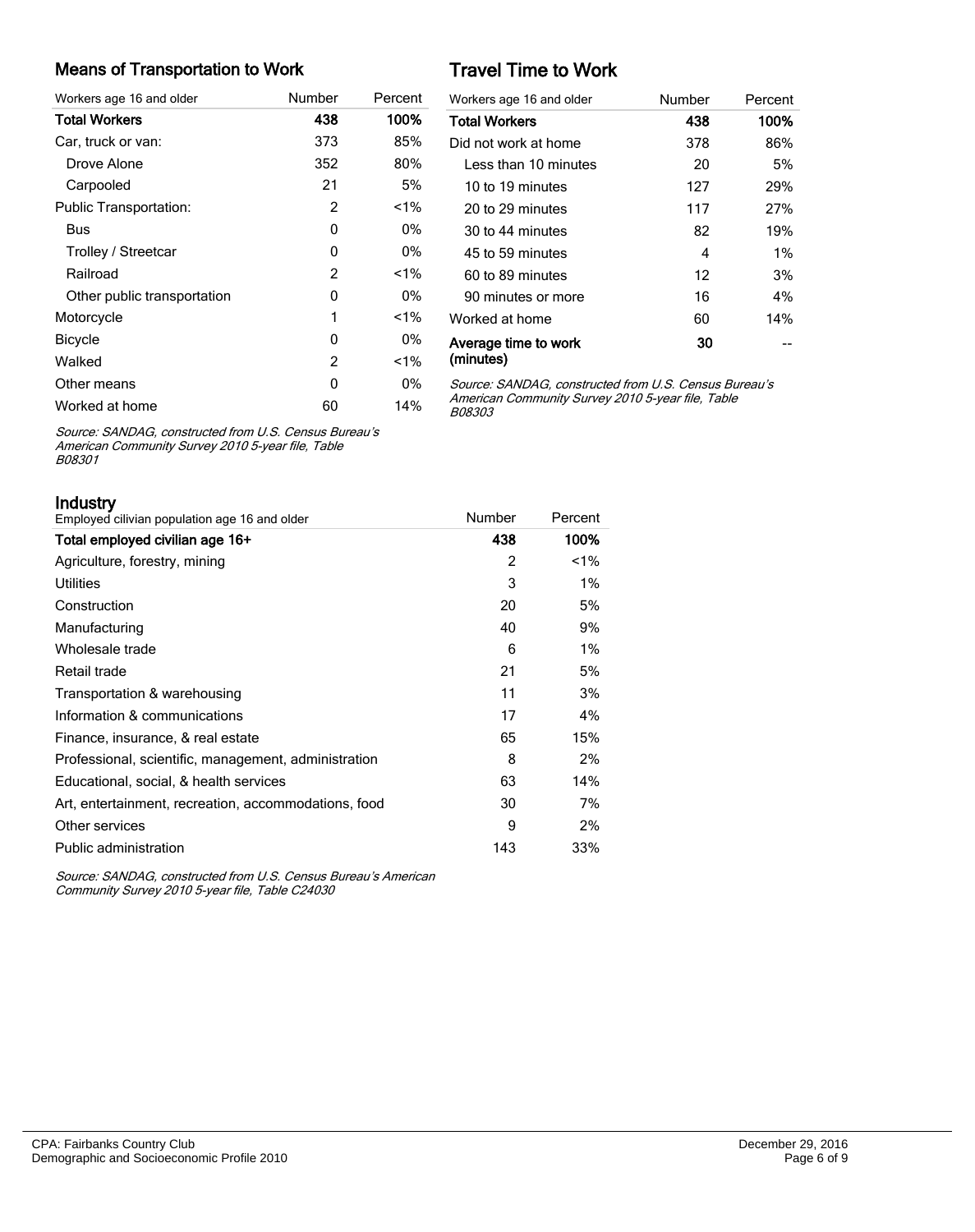#### **Occupation**

| Employed cilivian population age 16 and older | Number      | Percent |
|-----------------------------------------------|-------------|---------|
| Total employed civilian age 16+               | 438         | 100%    |
| Management, professional & related:           | 318         | 73%     |
| Management (incl. farm managers)              | 106         | 24%     |
| Business & financial                          | 54          | 12%     |
| Computer & mathematical                       | 14          | 3%      |
| Architecture & engineering                    | 12          | 3%      |
| Life, physical & social science               | 20          | 5%      |
| Community & social service                    | $\Omega$    | $0\%$   |
| Legal                                         | 48          | 11%     |
| Education, training, & library                | 23          | 5%      |
| Art, entertainment, sports & media            | 7           | 2%      |
| Healthcare practitioners                      | 34          | 8%      |
| Service:                                      | 21          | 5%      |
| Healthcare support                            | 1           | 1%      |
| Protective service                            | $\mathbf 0$ | 0%      |
| Food preparation & serving                    | 11          | 3%      |
| Building & grounds cleaning / maintenance     | 6           | 1%      |
| Personal care & service                       | 3           | 1%      |
| Sales & office                                | 80          | 18%     |
| Farming, fishing & forestry                   | $\Omega$    | 0%      |
| Construction, extraction & maintenance        | 5           | 1%      |
| Production, transport & material moving       | 14          | 3%      |

Source: SANDAG, constructed from U.S. Census Bureau's American Community Survey 2010 5-year file, Table C24010

## Household Income

|                        | Number    | Percent |
|------------------------|-----------|---------|
| Total Households       | 337       | 100%    |
| Less than \$15,000     | 19        | 6%      |
| \$15,000 to \$29.999   | 22        | 7%      |
| \$30,000 to \$44,999   | 14        | 4%      |
| \$45,000 to \$59,999   | 15        | 4%      |
| \$60,000 to \$74,999   | 9         | 3%      |
| \$75,000 to \$99,999   | 12        | 4%      |
| \$100,000 to \$124.999 | 24        | 7%      |
| \$125,000 to \$149.999 | 24        | 7%      |
| \$150,000 to \$199,999 | 65        | 19%     |
| \$200,000 or more      | 133       | 39%     |
| Median Income          | \$172,692 |         |

Source: SANDAG, Current Estimates (2010)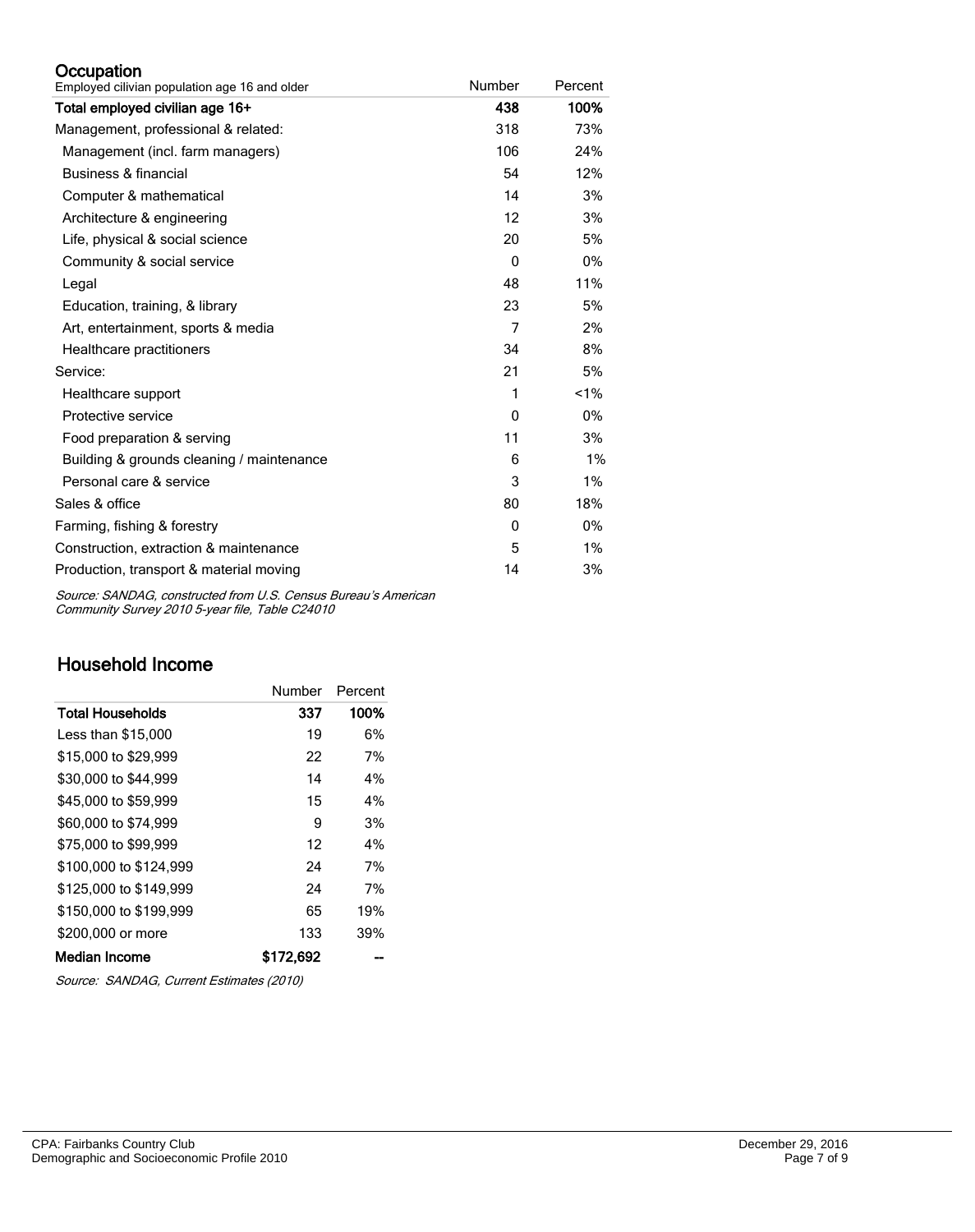| <b>Earnings and Income</b>                    | Number | Percent |
|-----------------------------------------------|--------|---------|
| <b>Total households</b>                       | 337    | 100%    |
| With earnings                                 | 299    | 89%     |
| With wage and salary income                   | 279    | 83%     |
| With self-employment income                   | 97     | 29%     |
| With interest, dividend, or net rental income | 184    | 55%     |
| With Social Security income                   | 59     | 18%     |
| With Supplemental Security income             | 8      | 2%      |
| With public assistance income                 | 5      | 1%      |
| With retirement income                        | 18     | 5%      |
| With other types of income                    | 30     | 9%      |

Note: "Earnings" is the sum of households with wage and salary income and/or self-employment income. Also, a household may have more than one income. Therefore, subsets will not sum to the total.

Source: SANDAG, constructed from U.S. Census Bureau's American Community Survey 2010 5-year file, Table B19051 - B19060

#### Ratio of Income to Poverty Level

Population for whom poverty status is determined

|               | Number | Percent |
|---------------|--------|---------|
| Total         | 1.035  | 100%    |
| Under 50      | 24     | 2%      |
| .50 to .99    | 34     | 3%      |
| 1.00 to 1.24  | 12     | 1%      |
| 1.25 to 1.49  | 13     | 1%      |
| 1.50 to 1.84  | 29     | 3%      |
| 1.85 to 1.99  | 0      | 0%      |
| 2.00 and over | 923    | 89%     |

Source: SANDAG, constructed from U.S. Census Bureau's American Community Survey 2010 5-year file, Table C17002

#### Poverty Status

Population for whom poverty status is determined

|                      | Number | Percent |
|----------------------|--------|---------|
| Total                | 1,035  | 100%    |
| Above Poverty        | 977    | 94%     |
| <b>Below Poverty</b> | 58     | 6%      |

Source: SANDAG, constructed from U.S. Census Bureau's American Community Survey 2010 5-year file, Table B17010

# Poverty Status of Families by Family Type and Presence of Related Children Under 18

| . .                                       |                       |                  | . .            |       |                      |                |       |                     |                       |  |
|-------------------------------------------|-----------------------|------------------|----------------|-------|----------------------|----------------|-------|---------------------|-----------------------|--|
|                                           | <b>Total Families</b> |                  |                |       | <b>Above Poverty</b> |                |       | <b>Below Povery</b> |                       |  |
|                                           | Total                 | With<br>Children | No<br>Children | Total | With<br>Children     | No<br>Children | Total | With<br>Children    | <b>No</b><br>Children |  |
| <b>Total Familes</b>                      | 299                   | 186              | 113            | 280   | 177                  | 103            | 19    | 9                   | 10                    |  |
| Married couple family                     | 277                   | 169              | 108            | 262   | 164                  | 98             | 15    | 5                   | 10                    |  |
| Male householder, no<br>wife present      |                       |                  | 0              |       |                      | 0              | 0     | $\mathbf{0}$        | 0                     |  |
| Female householder,<br>no husband present | 15                    | 10               | 5              | 11    | 6                    | 5              | 4     | 4                   | 0                     |  |